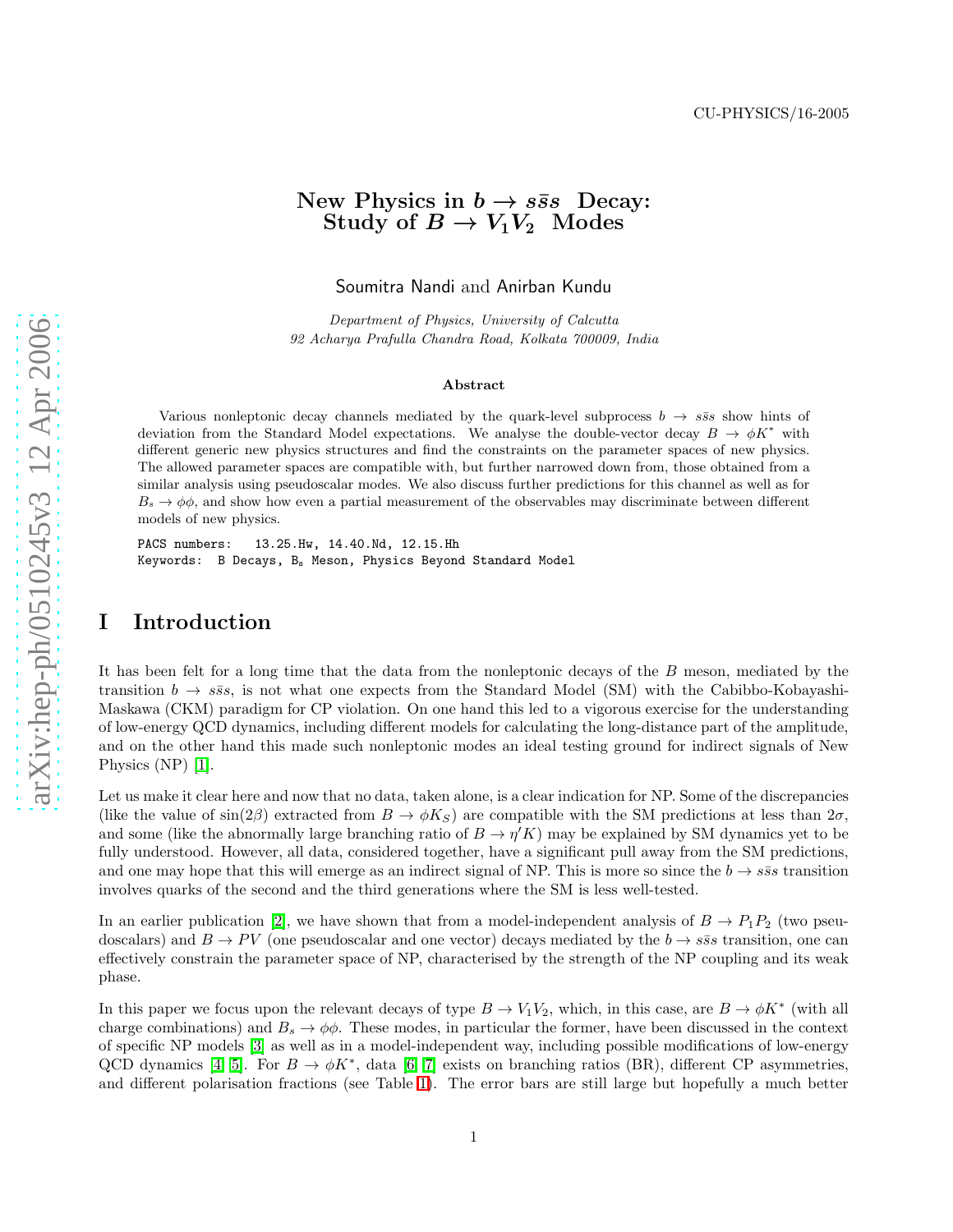situation will arise in a few more years. For the  $B_s$  decay we have only some preliminary data [\[7\]](#page-12-0) on its BR, but LHC-B should do a more thorough job.

The reason for such an analysis is twofold. First, one can construct more observables than  $B \to P_1P_2$  or  $B \to PV$ cases, simply because the final state mesons can be in s,  $p$  or  $d$ -wave combinations. Since the wavefunctions have different parity, one can construct CP violating observables even if the strong phase difference between various amplitudes be zero. Second, there are a few SM conditions [\[8\]](#page-12-1) whose violations are relatively simple to observe and which will indicate beyond any doubt the presence of NP.

Experimentally, the anomalous trend persists in  $B \to V_1V_2$  sector too. The fraction of final states in a longitudinally polarised combination is about 50%, whereas one expects this to be dominant over the transverse polarisation fractions, which are suppressed by the mass of the decaying quark. At the infinite mass limit, all decays should be longitudinally polarised.

We must emphasise here that the longitudinal polarisation anomaly may turn out entirely to be of SM origin. There are discussions in the literature where contributions, neglected so far, have been properly incorporated and their effects have been analysed. Needless to say, most of the insights have come a posteriori, after the experimental data is announced, but that is only to be expected while dealing with something like low-energy QCD. Kagan [\[9\]](#page-12-2) has shown that the suppression of transverse polarisation is still there in QCD Factorisation, but a new strong penguin contribution can lower the longitudinal polarisation fraction in  $B \to \phi K^*$ . This, however, does not affect  $B \to \rho K^*$ , where there is no such polarisation anomaly. On the other hand, Beneke et al. [\[10\]](#page-12-3) have shown that there is a significant EW penguin contribution in  $B \to \rho K^*$ , and possibly the same mechanism works for  $B \to \phi K^*$  too. Cheng *et al.* [\[11\]](#page-12-4) have shown that in perturbative QCD, the longitudinal polarisation can go down to 75% if one takes annihilation and nonfactorisable diagrams properly into account (without them it is about 92%). All in all, the explanation may lie within the SM, but there is ample motivation to look for new physics.

Here we perform a model-independent analysis of the channel  $B \to \phi K^*$  and extend the analysis to the SU(3)related channel  $B_s \to \phi\phi$ . (Such an analysis, with different set of operators, was also performed in [\[5\]](#page-11-4), and our conclusions are in agreement.) This is the first analysis of all anomalous  $b \to s\bar{s}s$  mediated decays in a model-independent way, alongwith predictions for  $B_s \to \phi\phi$ . Analyses within the framework of definite models (in particular different versions of SUSY) are available, so is a partial model-independent analysis. The problem with such partial analyses is that they give different allowed parameter space for the NP for different anomalies. Of course, this does not mean that we are evaluating the relevant amplitudes in a model-independent way!

In fact, this is the second part of the analysis. For the first part involving  $B \to P_1P_2$  and  $B \to PV$  modes, we refer the reader to [\[2\]](#page-11-1). We stress that we had to redo the analysis again since the data changed in the last few months, in particular the sin(2β) anomaly. The results have been summarised in Section IV, but we do not repeat the formalism which obviously remains unchanged.

The data on BR, CP asymmetries, and polarisation fractions are taken as input. For the theoretical input, the major uncertainty occurs in the calculation of long-distance contributions. We circumvent the problem by a rather conservative approach. The NP effective Hamiltonian is characterised by a real positive coupling h, a NP weak phase  $\xi$  (between 0 and  $2\pi$ ), and a Lorentz structure for the  $b \to s\bar{s}s$  current-current product. All short-distance corrections coming from the running to the NP scale to  $m_b$  are dumped in h, but just for simplicity, we assume the NP operator not to mix with the SM ones. The analysis not only gives the allowed region in the h-ξ plane, but also predicts the range of different observables. Similar predictions are obtained for the  $B_s$  decay channel.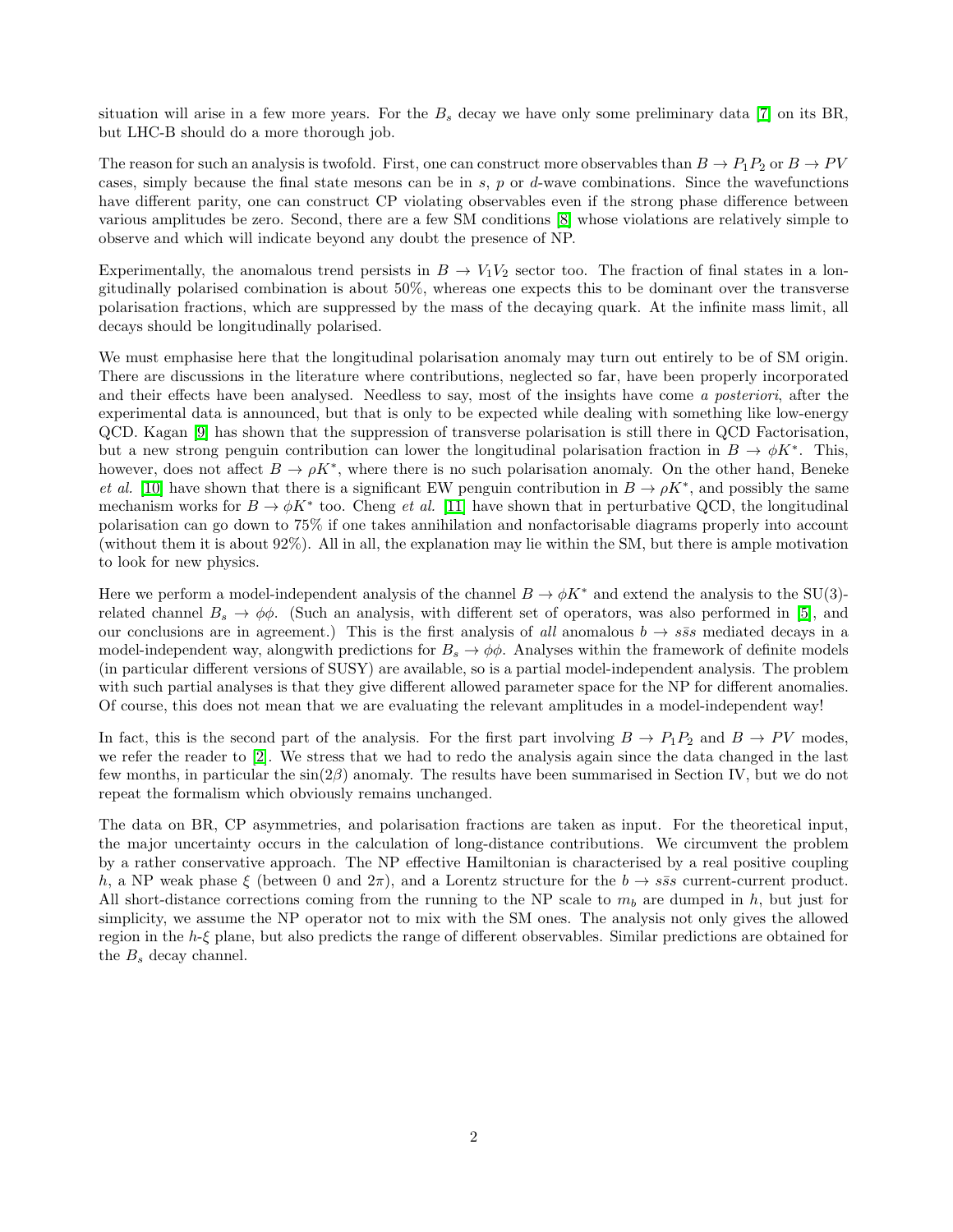# II SM and NP amplitudes

<span id="page-2-1"></span>The amplitude for  $B(p) \to \phi(k_1, \varepsilon_1) + K^*(k_2, \varepsilon_2)$  can be written as [\[12,](#page-12-5) [13\]](#page-12-6)

$$
\mathcal{M} = a\varepsilon_1^* \cdot \varepsilon_2^* + \frac{b}{m_B^2} (p \cdot \varepsilon_1^*) (p \cdot \varepsilon_2^*) + i \frac{c}{m_B^2} \varepsilon_{\mu\nu\alpha\beta} p^\mu q^\nu \varepsilon_1^{*\alpha} \varepsilon_2^{*\beta} \tag{1}
$$

with  $q = k_1 - k_2$ , and the CP-conjugate amplitude (for  $\overline{B}$ ) has the obvious form

$$
\overline{\mathcal{M}} = \bar{a}\varepsilon_1^* \cdot \varepsilon_2^* + \frac{\bar{b}}{m_B^2} (p \cdot \varepsilon_1^*) (p \cdot \varepsilon_2^*) - i \frac{\bar{c}}{m_B^2} \varepsilon_{\mu\nu\alpha\beta} p^\mu q^\nu \varepsilon_1^{*\alpha} \varepsilon_2^{*\beta},\tag{2}
$$

where  $a, b$ , and  $c$  are in general complex quantities, involving, apart from the short-distance effects, the weak and the strong phases.

<span id="page-2-0"></span>In the linear polarisation basis, we write

$$
\mathcal{M}(\overline{\mathcal{M}}) = A_0(\overline{A_0}) \varepsilon_1^{*L} \varepsilon_2^{*L} - \frac{1}{\sqrt{2}} A_{\parallel}(\overline{A_{\parallel}}) \varepsilon_1^{*T} \varepsilon_2^{*T} - (+) \frac{i}{2} A_{\perp}(\overline{A_{\perp}}) \left( \varepsilon_1^{*T} \times \varepsilon_2^{*T} \right) \cdot \hat{p}
$$
(3)

where  $\hat{p}$  is the unit vector along  $K^*$  in the rest frame of  $\phi$ , and

$$
\varepsilon_i^{*L} = \vec{\varepsilon_i^*} \cdot \hat{p}, \quad \vec{\varepsilon_i^*}^T = \vec{\varepsilon_i^*} - \vec{\varepsilon_i^*}^L \hat{p}.
$$
\n
$$
\tag{4}
$$

The amplitudes of eq. [\(3\)](#page-2-0) are related with those of eq. [\(1\)](#page-2-1) by

$$
A_{\parallel} = \sqrt{2}a, \quad A_0 = -ax - \frac{m_1 m_2}{m_B^2} b(x^2 - 1), \quad A_{\perp} = 2\sqrt{2} \frac{m_1 m_2}{m_B^2} c \sqrt{x^2 - 1},\tag{5}
$$

(and similarly for the barred variables) where

$$
x = \frac{k_1.k_2}{m_1m_2} = \frac{m_B^2 - m_{\phi}^2 - m_{K^*}^2}{2m_{\phi}m_K^*}.
$$
\n
$$
(6)
$$

In the SM, for the decay  $B \to \phi K^*$ , a and c are real and negative, and b is real and positive (assuming negligible strong phases), so that  $A_0 > 0$  (the b-term is mass-suppressed), while  $A_{\parallel}, A_{\perp} < 0$  [\[13\]](#page-12-6). Thus one expects  $\phi_{\perp} \equiv arg(A_{\perp}/A_0) \approx \pi$ ,  $\phi_{\parallel} \equiv arg(A_{\parallel}/A_0) \approx \pi$ . However, these expectations may change due to the presence of final state interactions (FSI).

An alternative formulation is in terms of the so-called helicity basis, where the amplitudes are written in terms of  $H_0$  and  $H_{\pm}$ , and

$$
H_0 = A_0, \quad H_{\pm} = \frac{A_{\parallel} \pm A_{\perp}}{\sqrt{2}}.
$$
\n(7)

The decay width is given by

$$
\Gamma = \frac{|\mathbf{k}|}{8\pi m_B^2} \left( |H_0|^2 + |H_+|^2 + |H_-|^2 \right) = \frac{|\mathbf{k}|}{8\pi m_B^2} \left( |A_0|^2 + |A_{\parallel}|^2 + |A_{\perp}|^2 \right) \tag{8}
$$

where **k** is the magnitude of the three-momentum of either  $V_1$  or  $V_2$ . For the experimental observables, the amplitudes are normalised in such a way that  $|A_0|^2 + |A_{\parallel}|^2 + |A_{\perp}|^2 = 1$ , and similarly for the  $\overline{A_{\lambda}}s$  [\[8\]](#page-12-1) <sup>1</sup>.

To evaluate the transition amplitudes, we use the conventional factorisation (CF) model [\[14,](#page-12-7) [15\]](#page-12-8), with the standardised matrix elements as shown below (with  $q = k_1 - k_2$  and  $p = k_1 + k_2$ ):

$$
\langle V_2 | V_\mu | \overline{B}{}^0 \rangle = -\varepsilon_{\mu\nu\alpha\beta} \varepsilon^{*\nu} p^\alpha k_2^\beta \frac{2V}{m_B + m_{V_2}},
$$

<sup>&</sup>lt;sup>1</sup>This normalisation does not affect the definition of the experimental observables in eq.  $(14)$ .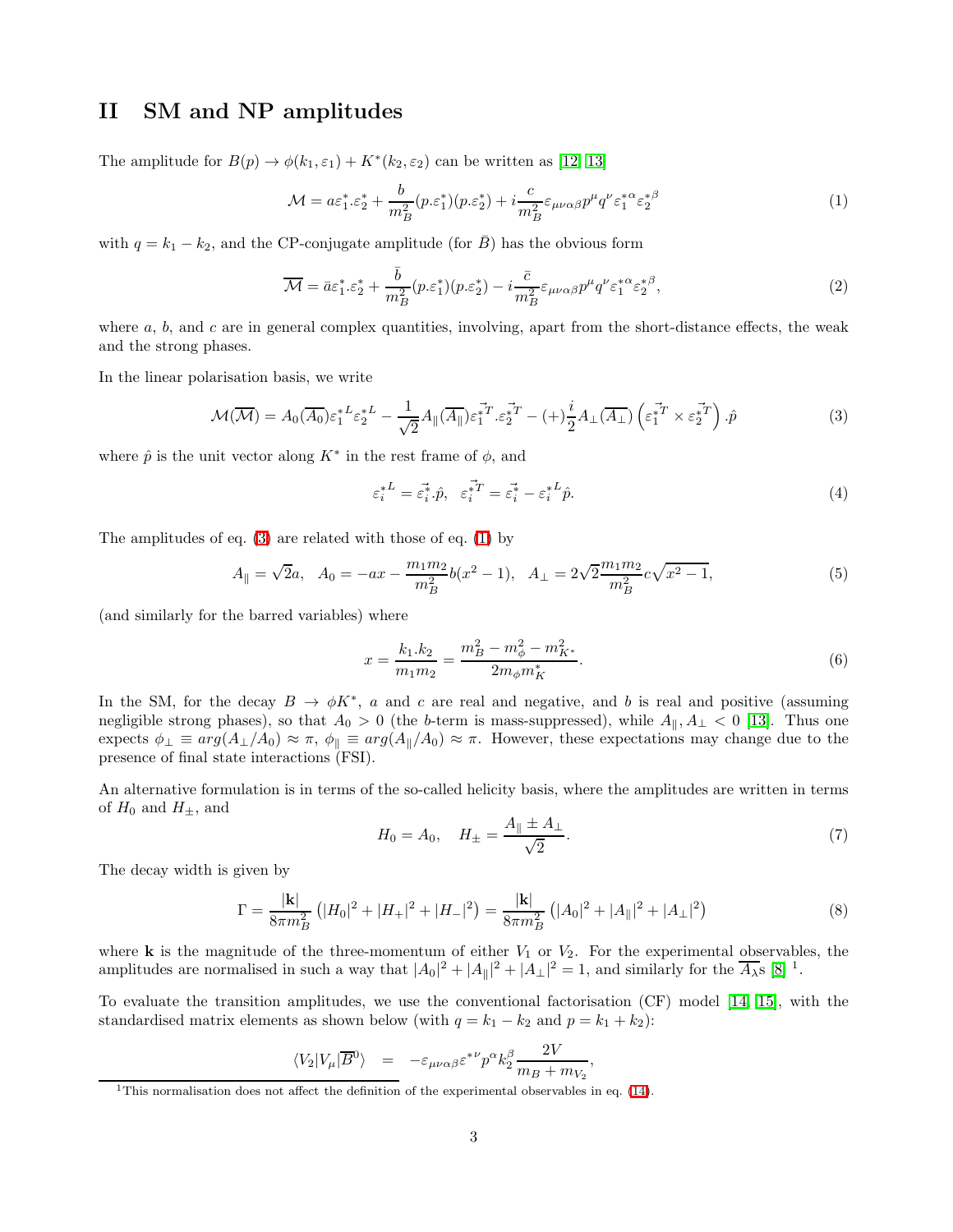$$
\langle V_2 | A_\mu | \overline{B}^0 \rangle = i \left( \varepsilon_\mu^* - \frac{\varepsilon^* \cdot q}{q^2} q_\mu \right) (m_B + m_{V_2}) A_1 \n- i \left( (p + k_2)_\mu - \frac{m_B^2 - m_{V_2}^2}{q^2} q_\mu \right) (\varepsilon^* \cdot q) \frac{A_2}{m_B + m_{V_2}},
$$
\n
$$
\langle V_1 | \bar{q} \gamma_\mu q | 0 \rangle = f_{V_1} m_{V_1} \varepsilon_\mu^*,
$$
\n
$$
\langle V_1 | \bar{q} \sigma_{\mu\nu} q | 0 \rangle = -i f_{V_1}^T (\varepsilon_\mu^* k_{1\nu} - \varepsilon_\nu^* k_{1\mu}),
$$
\n
$$
\langle V_2 | \bar{q} \sigma_{\mu\nu} k_1^{\nu} (1 + \gamma_5) b | \overline{B}^0 \rangle = 2i T_1 \varepsilon_{\mu\nu\alpha\beta} \varepsilon_2^{* \nu} p^\alpha k_2^{\beta} \n+ T_2 \left\{ \varepsilon_{2\mu}^* (m_B^2 - m_{V_2}^2) - (\varepsilon_2^* \cdot p) (p + k_2)_\mu \right\} \n+ T_3 (\varepsilon_2^* \cdot p) \left\{ k_{1\mu} - \frac{q^2}{m_B^2 - m_{V_2}^2} (p + k_2)_\mu \right\}.
$$
\n(9)

The form factors, calculated in the light-cone sum rule (LCSR) approach, are taken from [\[16\]](#page-12-9). Their values are given in Section III.

<span id="page-3-0"></span>This gives, in the SM, the transition amplitude as

$$
\mathcal{M}(B^{-} \to \phi K^{*-}) = \mathcal{M}(\overline{B}^{0} \to \phi \overline{K^{*0}})
$$
  
\n
$$
= i \frac{G_F}{\sqrt{2}} f_{\phi} m_{\phi} \{ -(\epsilon_{\phi} \cdot \epsilon_{K^{*}}) (m_B + m_{K^{*}}) A_1^{B \to K^{*}} (m_{\phi}^2) + (\epsilon_{\phi} \cdot p)(\epsilon_{K^{*}} \cdot p) \frac{2 A_2^{B \to K^{*}} (m_{\phi}^2)}{(m_B + m_{K^{*}})} - i \epsilon_{\mu \nu \alpha \beta} \epsilon_{\phi}^{\mu} \epsilon_{K^{*}}^{\nu} p^{\alpha} k_{2}^{\beta} \frac{2 V^{B \to K^{*}} (m_{\phi}^2)}{(m_B + m_{K^{*}})} \}
$$
  
\n
$$
\times V_{tb} V_{ts}^{*} \{ a_3 + a_4 + a_5 - \frac{1}{2} (a_7 + a_9 + a_{10}) \}
$$
 (10)

where the symbols have their usual meaning [\[15\]](#page-12-8). However, one may question the validity of the NF approach for this decay, and indeed calculations based on QCD factorisation [\[17\]](#page-12-10) or perturbative QCD [\[11\]](#page-12-4) indicate a discrepancy in the predicted BR by about a factor of 2 at the most  $(8.71 \times 10^{-6}$  in QCD factorisation vis-à-vis  $14.86^{+4.88}_{-3.36} \times 10^{-6}$  in perturbative QCD for the decay  $B^0 \to \phi K^{*0}$ ). To account for this, we have allowed the SM amplitude to vary by 40% for a fixed  $N_c = 3$  (this is equivalent to a 96% variation in the BR). Also note that this mode, like  $B \to \phi K$ , is not N<sub>c</sub>-stable, and the final result may have some quantitative variation for a different  $N_c$ <sup>2</sup>. Apart from this variation, all other effects that may change the predicted BR have been taken into account by varying the amplitude.

One may ask whether it would have been prudent to take QCD factorisation or perturbative QCD as the model for the SM dynamics and estimate NP effects. We would like to point out that they are models to calculate nonleptonic decay amplitudes, just as CF, and though there is theoretical justification for taking a particular model for a particular type of decay, there is no reason to believe that for the decays in question, one is definitely better than the others. So we stick to CF; however, it is necessary to take into account the differences among various models, at least in a rough way. This will provide for a larger uncertainty in the SM prediction. If we still need NP to explain the data, we may be hopeful about its presence. The question is how one does this. A good indicator is the predictions for the BRs. We may hope that, roughly, the differences in BRs are reflected in the amplitudes in different models. One may like to have some more error margin, since it is better to be conservative than over-ambitious. The same is true for experimental data; in fact, we will soon show that if the data is taken at 68% confidence limit  $(1\sigma)$ , no possible NP can explain all the anomalies.

<span id="page-3-1"></span>For the decay  $B_s(p) \to \phi(k_1, \varepsilon_1) \phi(k_2, \varepsilon_2)$ , the transition amplitude is

$$
\mathcal{M}(B_s \to \phi \phi) = i \frac{G_F}{\sqrt{2}} f_{\phi} m_{\phi} \{-2(\epsilon_1 \cdot \epsilon_2)(m_{B_s} + m_{\phi}) A_1^{B_s \to \phi}(m_{\phi}^2) + (\epsilon_1 \cdot p)(\epsilon_2 \cdot p) \frac{4 A_2^{B_s \to \phi}(m_{\phi}^2)}{(m_{B_s} + m_{\phi})} - i \epsilon_{\mu \nu \alpha \beta} \epsilon_1^{\mu} \epsilon_2^{\nu} p^{\alpha} k_2^{\beta} \frac{2 V^{B_s \to \phi}(m_{\phi}^2)}{(m_{B_s} + m_{\phi})} \}
$$

<sup>&</sup>lt;sup>2</sup>In the analysis, we stick to  $N_c = 3$  since the form factors are evaluated [\[16\]](#page-12-9) for this value.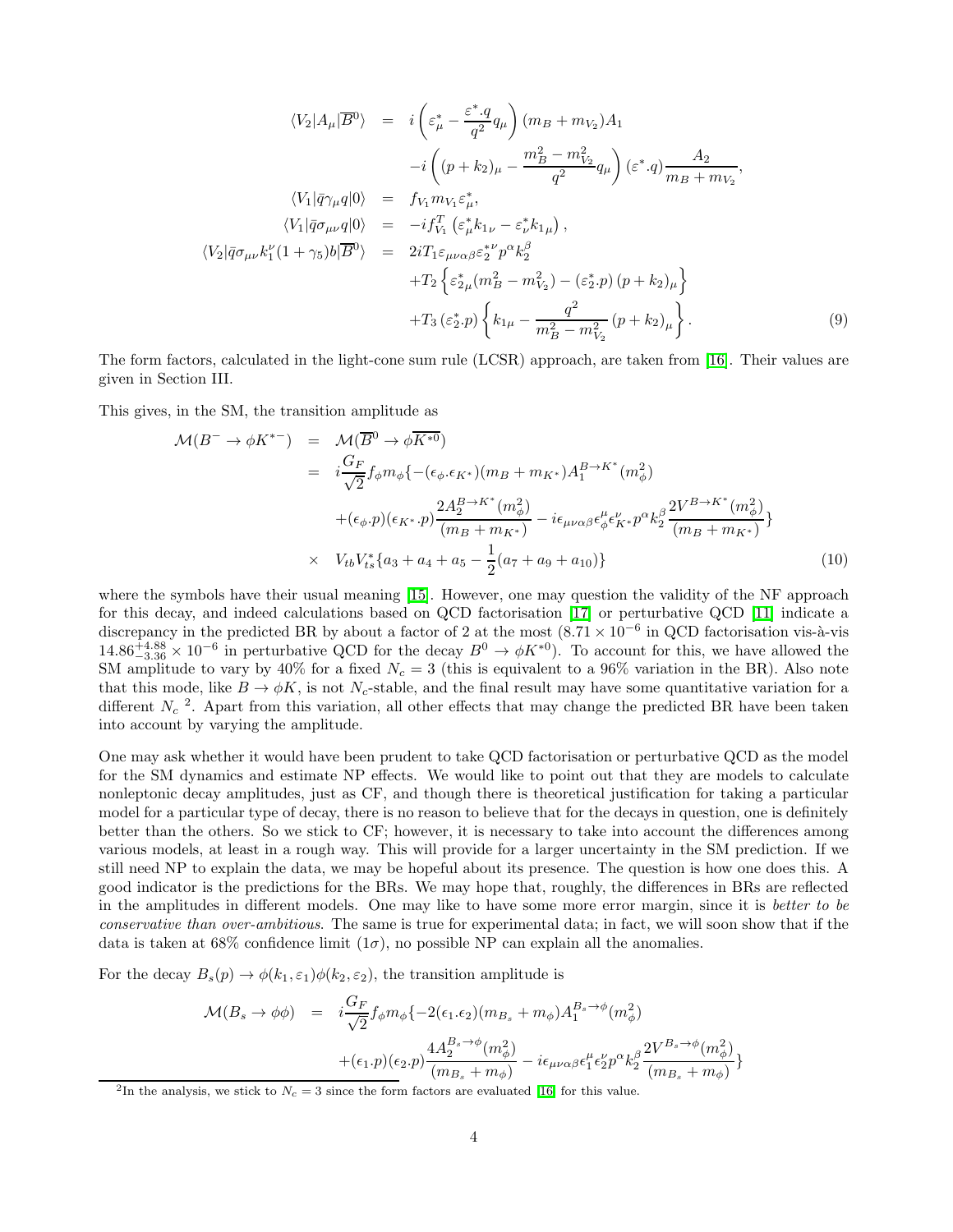$$
\times V_{tb}V_{ts}^*\{a_3 + a_4 + a_5 - \frac{1}{2}(a_7 + a_9 + a_{10})\}.
$$
\n(11)

This is analogous to eq. [\(10\)](#page-3-0), with an extra factor of 2 for identical particles in the final state.

The amplitudes will have contributions from SM as well as from NP. Let us write

$$
A_{\parallel} = R_1 e^{i\theta_1}, A_0 = R_2 e^{i\theta_2}, A_{\perp} = R_3 e^{i\theta_3},
$$
  
\n
$$
\bar{A}_{\parallel} = R_4 e^{i\theta_4}, \bar{A}_0 = R_5 e^{i\theta_5}, \bar{A}_{\perp} = R_6 e^{i\theta_6},
$$
\n(12)

where  $R_i$ s and  $\theta_i$ s include all SM and NP effects (couplings, weak and strong phases). The 18 variables proposed by [\[8\]](#page-12-1) can be written as

$$
\Lambda_{00} = \frac{1}{2} (R_2^2 + R_5^2), \quad \Lambda_{\parallel \parallel} = \frac{1}{2} (R_1^2 + R_4^2), \quad \Lambda_{\perp \perp} = \frac{1}{2} (R_3^2 + R_6^2),
$$
\n
$$
L_{\perp 0} = R_2 R_3 \sin(\theta_2 - \theta_3) - R_5 R_6 \sin(\theta_5 - \theta_6),
$$
\n
$$
L_{\parallel \parallel} = R_1 R_3 \sin(\theta_1 - \theta_3) - R_4 R_6 \sin(\theta_4 - \theta_6),
$$
\n
$$
L_{\parallel 0} = R_1 R_2 \cos(\theta_1 - \theta_2) + R_4 R_5 \cos(\theta_4 - \theta_5),
$$
\n
$$
\Sigma_{00} = \frac{1}{2} (R_2^2 - R_5^2), \quad \Sigma_{\parallel \parallel} = \frac{1}{2} (R_1^2 - R_4^2), \quad \Sigma_{\perp \perp} = \frac{1}{2} (R_3^2 - R_6^2),
$$
\n
$$
\Sigma_{\perp 0} = R_2 R_3 \sin(\theta_2 - \theta_3) + R_5 R_6 \sin(\theta_5 - \theta_6),
$$
\n
$$
\Sigma_{\perp \parallel} = R_1 R_3 \sin(\theta_1 - \theta_3) + R_4 R_6 \sin(\theta_4 - \theta_6),
$$
\n
$$
\Sigma_{\parallel 0} = R_1 R_2 \cos(\theta_1 - \theta_2) - R_4 R_5 \cos(\theta_4 - \theta_5),
$$
\n
$$
\rho_{00} = R_2 R_5 \sin(2\beta + \theta_2 - \theta_5), \quad \rho_{\parallel \parallel} = R_1 R_4 \sin(2\beta + \theta_1 - \theta_4), \quad \rho_{\perp \perp} = -R_3 R_6 \sin(2\beta + \theta_3 - \theta_6),
$$
\n
$$
\rho_{\perp 0} = R_3 R_5 \cos(2\beta + \theta_3 - \theta_4) + R_1 R_6 \cos(2\beta + \theta_2 - \theta_6),
$$
\n
$$
\rho_{\perp \parallel} = R_3 R_4 \cos(2\beta + \theta_3 - \theta_4) + R_1 R_6 \cos(2\beta + \theta_1
$$

Here  $\beta = arg(V_{td}^*)$  is the SM weak phase coming in  $B^0 - \overline{B}{}^0$  mixing. We assume no NP contribution in this mixing. For the  $B_s$  system,  $\beta_s$  is close to zero in the SM. However, NP of the type  $b \to s\bar{s}s$  may contribute to  $B_s - \overline{B_s}$  mixing. Even then, the contribution of NP in mixing, which is in effect a contamination to  $\beta_s$ , can hardly be worth considering. The reason is this. Only a lower bound on the SM amplitude exists. The NP amplitude with such a weak coupling as obtained from the decay fit to  $B \to P_1P_2$  or  $B \to PV$  modes can never compete with the SM amplitude. We find  $sin(2\beta_s)$ , the effective phase from the  $B_s - \overline{B_s}$  box, to be never greater than 0.1. (Similarly,  $b \to c\bar{c}s$  channels are hopeless to look for new physics.)

<span id="page-4-0"></span>On the other hand, BaBar and Belle collaborations express their data in terms of eight independent variables over which a fit is performed. Apart from  $f_L \equiv \Lambda_{00}$  and  $f_{\perp} \equiv \Lambda_{\perp\perp}$ , they are

$$
A_{CP}^{0} = \frac{f_L^B - f_L^{\bar{B}}}{f_L^B + f_L^{\bar{B}}} = \frac{R_2^2 - R_5^2}{R_2^2 + R_5^2},
$$
  
\n
$$
A_{CP}^{\perp} = \frac{f_L^B - f_L^{\bar{B}}}{f_L^B + f_L^{\bar{B}}} = \frac{R_3^2 - R_6^2}{R_3^2 + R_6^2},
$$
  
\n
$$
\phi_{\parallel} = \frac{1}{2} \left( \arg(A_{\parallel}/A_0) + \arg(\bar{A}_{\parallel}/\bar{A}_0) \right) = \frac{1}{2} (\theta_1 - \theta_2 + \theta_4 - \theta_5),
$$
  
\n
$$
\phi_{\perp} = \frac{1}{2} \left( \arg(A_{\perp}/A_0) + \arg(\bar{A}_{\perp}/\bar{A}_0) \right) = \frac{1}{2} (\theta_3 - \theta_2 + \theta_6 - \theta_5),
$$
  
\n
$$
\Delta \phi_{\parallel} = \frac{1}{2} \left( \arg(A_{\parallel}/A_0) - \arg(\bar{A}_{\parallel}/\bar{A}_0) \right) = \frac{1}{2} (\theta_1 - \theta_2 - \theta_4 + \theta_5),
$$
  
\n
$$
\Delta \phi_{\perp} = \frac{1}{2} \left( \arg(A_{\perp}/A_0) - \arg(\bar{A}_{\perp}/\bar{A}_0) \right) = \frac{1}{2} (\theta_3 - \theta_2 - \theta_6 - \theta_5),
$$
\n(14)

where we have used a convention opposite to that used by BaBar, Belle and HFAG to define the first two and last two variables of eq. [\(14\)](#page-4-0). These are the constraints that will go as inputs in our analysis. Note that the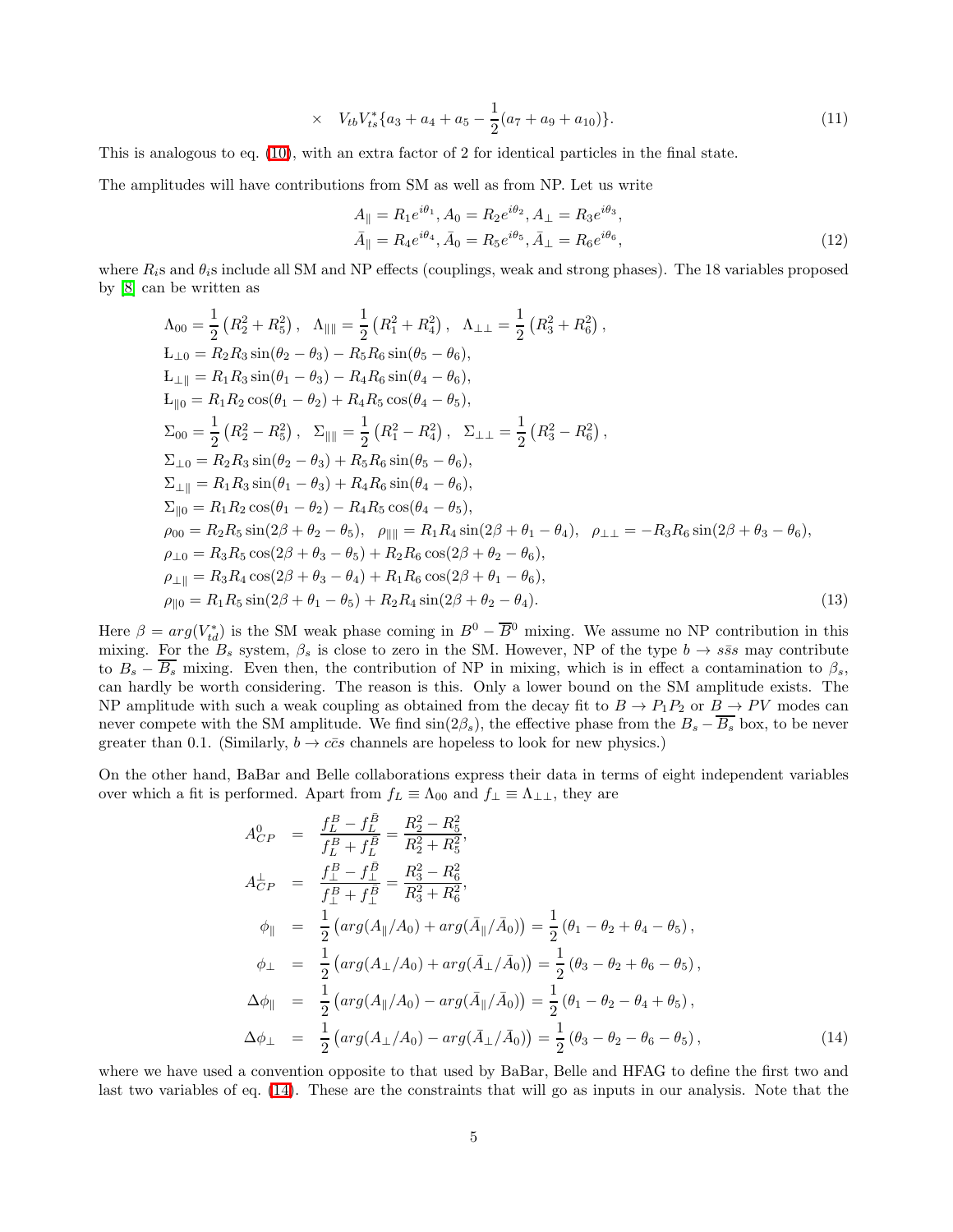set  $\{-\phi_{\parallel}, \pi - \phi_{\perp}, -\Delta\phi_{\parallel}, -\Delta\phi_{\perp}\}\$ is identical as far as the angular analysis is concerned. If we entertain the possibility of NP, there is no reason to keep our analysis confined to the set with values nearest to the SM expectation.

As in [\[2\]](#page-11-1), we discuss three different types of effective four-Fermi interactions coming from new physics:

1. Scalar : 
$$
\mathcal{L}_{new} = h_s e^{i\xi_s} \left( \bar{s}_{\alpha} (c_1 + c_2 \gamma_5) s_{\alpha} \right) \left( \bar{s}_{\beta} (c_3 + c_4 \gamma_5) b_{\beta} \right),
$$
  
\n2. Vector :  $\mathcal{L}_{new} = h_v e^{i\xi_v} \left( \bar{s}_{\alpha} \gamma^{\mu} (c_1 + c_2 \gamma_5) s_{\alpha} \right) \left( \bar{s}_{\beta} \gamma_{\mu} (c_3 + c_4 \gamma_5) b_{\beta} \right),$   
\n3. Tensor :  $\mathcal{L}_{new} = h_t e^{i\xi_t} \left( \bar{s}_{\alpha} \sigma^{\mu \nu} (c_1 + c_2 \gamma_5) s_{\alpha} \right) \left( \bar{s}_{\beta} \sigma_{\mu \nu} (c_3 + c_4 \gamma_5) b_{\beta} \right).$  (15)

Here  $\alpha$  and  $\beta$  are colour indices. The couplings  $h_{s,v,t}$  are effective couplings (generically denoted as  $h_{NP}$ ), of dimension  $[M]^{-2}$ , that one obtains by integrating out the new physics fields. They are assumed to be real and positive and the weak phase information is dumped in the quantities  $\xi_{s,v,t}$  (again, generically denoted as  $\xi_{NP}$ ), which can vary in the range  $0-2\pi$ . Note that they are effective couplings at the weak scale, which one may obtain by incorporating all RG effects to the high-scale values of them. The couplings  $c_1$ - $c_4$  can take any values between −1 and 1; to keep the discussion simple, we will discuss only six limiting cases:

$$
(i) (S + P) \times (S + P) [(V + A) \times (V + A)] : c_1 = 1, c_2 = 1, c_3 = 1, c_4 = 1;
$$
  
\n
$$
(ii) (S + P) \times (S - P) [(V + A) \times (V - A)] : c_1 = 1, c_2 = 1, c_3 = 1, c_4 = -1;
$$
  
\n
$$
(iii) (S - P) \times (S + P) [(V - A) \times (V + A)] : c_1 = 1, c_2 = -1, c_3 = 1, c_4 = 1;
$$
  
\n
$$
(iv) (S - P) \times (S - P) [(V - A) \times (V - A)] : c_1 = 1, c_2 = -1, c_3 = 1, c_4 = -1;
$$
  
\n
$$
(v) (T + PT) \times (T + PT) : c_1 = 1, c_2 = 1, c_3 = 1, c_4 = 1;
$$
  
\n
$$
(vi) (T - PT) \times (T - PT) : c_1 = 1, c_2 = -1, c_3 = 1, c_4 = -1;
$$
  
\n(16)

This choice is preferred since the  $1 - (+)\gamma_5$  projects out the weak doublet (singlet) quark field. For the doublet fields, to maintain gauge invariance, one must have an SU(2) partner interaction, e.g.,  $\bar{s}(1 - \gamma_5)s$  must be accompanied by  $\bar{c}(1-\gamma_5)c$ . No such argument holds for the singlet fields. In the above equation, PT denotes a pseudotensor structure, characterised by  $\sigma_{\mu\nu}\gamma_5$ .

The tensor current was not considered in [\[2\]](#page-11-1). Neither this form nor its Fierz-reordered form can contribute to  $B \to \phi K$ . Now that with the latest data [\[7\]](#page-12-0) one does not imperatively need NP for the  $B \to \phi K$  sector, one may feel justified to include this structure as well. Note that only  $\sigma^{\mu\nu}(1+(-)\gamma_5)\otimes\sigma_{\mu\nu}(1+(-)\gamma_5)$  structures are of any interest; the other two, after Fierz reordering, do not generate any scalar or pseudoscalar currents and hence can affect none of the  $B \to P_1P_2$  or  $B \to PV$  modes. In fact, the four-quark current  $(T + (-)PT) \times (T - (+)PT)$ vanishes, which can be checked from the identity  $\sigma^{\mu\nu}\gamma_5 = -(i/2)\epsilon^{\mu\nu\alpha\beta}\sigma_{\alpha\beta}$ , with  $\epsilon^{0123} = -1$  (though the factorised matrix element need not vanish).

We have chosen the interaction in a singlet-singlet form under  $SU(3)_c$ . The reason is simple: one can always make a Fierz transformation to the local operator to get the octet-octet structure. Note that the forms  $(S + (-)P) \times$  $(S + (-)P)$  generate tensor currents under Fierz reordering. Such currents were not important in [\[2\]](#page-11-1) since at least one of the final state mesons was a pseudoscalar. Here it will be important since both the final state mesons are spin-1 objects, and as we will see, the tensor currents play a crucial role in bringing down the longitudinal polarisation fraction of  $B \to \phi K^*$ . Since no such tensor current is available for  $(S + (-)P) \times (S - (+)P)$  type operators, or the vector-axial vector operators, there is no lowering of the longitudinal polarisation fraction.

We have kept the strong phase difference between the SM and the NP amplitudes a free parameter. The shortdistance strong phase, coming from the imaginary parts of the respective Wilson coefficients, are calculable but small. The long-distance strong phase, coming mostly from final-state rescattering, is a priori not calculable, but since there are not too many final states of identical quark configuration, the strong phase is expected to be not too large. However, there should not be any correlation between the strong phase in  $B \to \phi K^*$  and the strong phases in  $B \to \phi K$  or  $B \to \eta^{(')} K^{(*)}$ , the channels discussed in [\[2\]](#page-11-1), but the strong phase of  $B_s \to \phi \phi$  can be related to that of  $B \to \phi K^*$  by SU(3) symmetry. We will assume the breaking of flavour SU(3) to be small and take equal strong phases in both these cases. The results are not at all sensitive to a precise equality.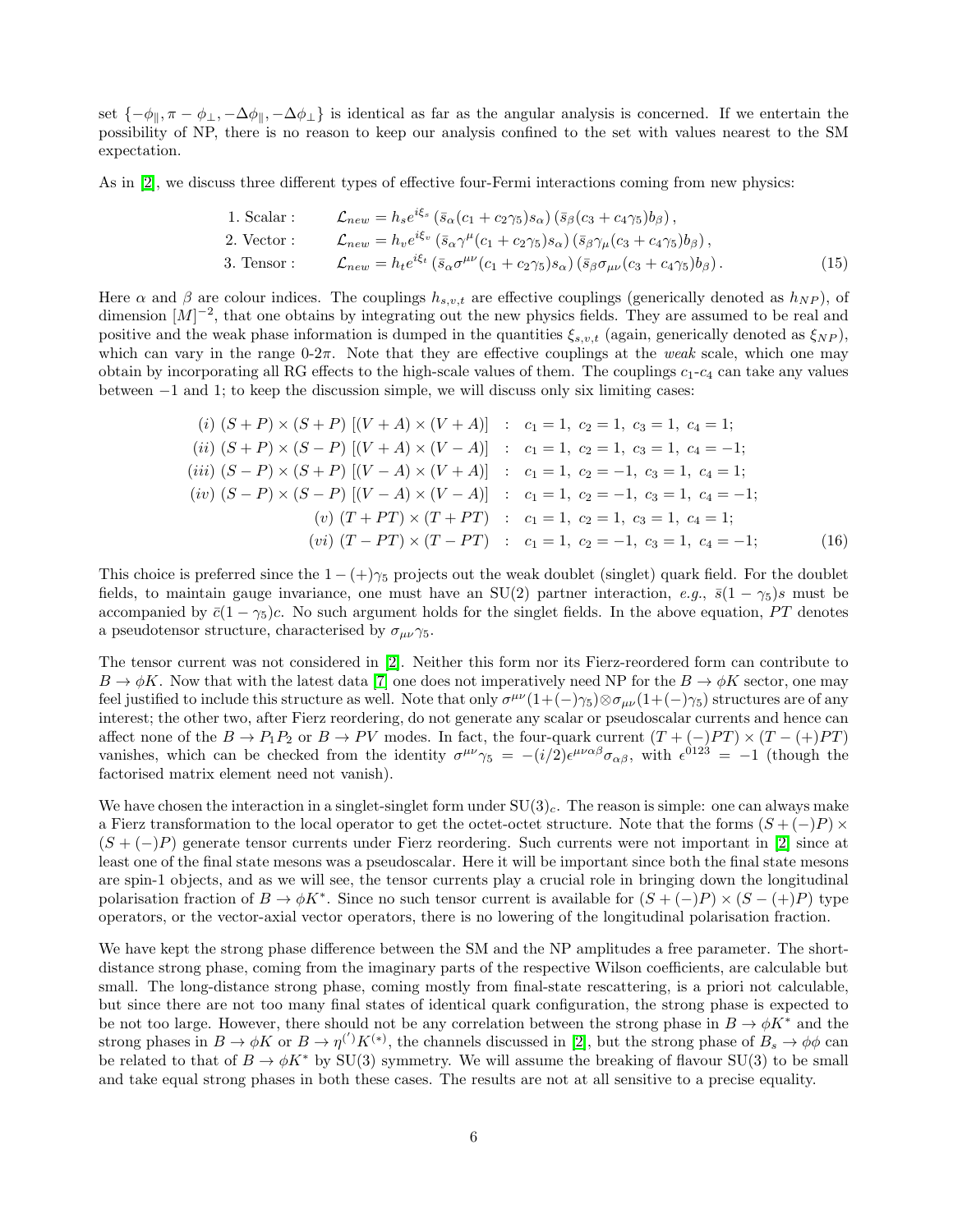The a, b, and c terms of the NP amplitudes (eq. [\(1\)](#page-2-1)) for the decay processes  $B \to \phi K^*$  and  $B_s \to \phi \phi$  take the following form:

 $B \to \phi K^*$  (the contributions are same for neutral and charged channels): (i) Scalar-pseudoscalar channel

$$
a_{NP} = i \left[ -f_{\phi} m_{\phi} (c_1 c_4 - c_2 c_3) (m_B + m_{K^*}) A_1 + 2 f_{\phi}^T c_1 c_4 (m_B^2 - m_{K^*}^2) T_2 \right] \frac{h_{NP}}{4N_c} e^{i\xi_{NP}},
$$
  
\n
$$
\frac{b_{NP}}{m_B^2} = i \left[ f_{\phi} m_{\phi} (c_1 c_4 - c_2 c_3) \frac{2A_2}{m_B + m_{K^*}} - c_1 c_4 f_{\phi}^T \left( 4T_2 + 4T_3 \frac{m_{\phi}^2}{m_B^2 - m_{K^*}^2} \right) \right] \frac{h_{NP}}{4N_c} e^{i\xi_{NP}},
$$
  
\n
$$
\frac{c_{NP}}{m_B^2} = i \left[ -f_{\phi} m_{\phi} (c_2 c_4 - c_1 c_3) \frac{V}{m_B + m_{K^*}} + 2c_1 c_3 f_{\phi}^T T_1 \right] \frac{h_{NP}}{4N_c} e^{i\xi_{NP}}.
$$
\n(17)

Note the  $1/N_c$  suppression; this channel can only contribute to the decay after reordering. Also, note that for  $(S + (-)P) \times (S + (-)P)$  structures only the terms with tensor form factors survive, which is obvious since they do not generate any vector or axialvector currents.

(ii) Vector-axial vector channel

$$
a_{NP} = f_{\phi} m_{\phi} \left[ (c_1 c_4 + c_2 c_3) + 4N_c c_1 c_4 \right] (m_B + m_{K^*}) A_1 \frac{h_{NP}}{4N_c} e^{i\xi_{NP}},
$$
  
\n
$$
\frac{b_{NP}}{m_B^2} = -f_{\phi} m_{\phi} \left[ (c_1 c_4 + c_2 c_3) + 4N_c c_1 c_4 \right] \frac{2A_2}{(m_B + m_{K^*})} \frac{h_{NP}}{4N_c} e^{i\xi_{NP}},
$$
  
\n
$$
\frac{c_{NP}}{m_B^2} = -f_{\phi} m_{\phi} \left[ (c_2 c_4 + c_1 c_3) + 4N_c c_1 c_3 \right] \frac{V}{(m_B + m_{K^*})} \frac{h_{NP}}{4N_c} e^{i\xi_{NP}}.
$$
\n(18)

(iii) Tensor-pseudotensor channel

$$
a_{NP} = -i \left[ 2f_{\phi}^{T} c_{1} c_{4} (m_{B}^{2} - m_{K^{*}}^{2}) T_{2} \right] \left( 1 + \frac{1}{2N_{c}} \right) h_{NP} e^{i\xi_{NP}},
$$
\n
$$
\frac{b_{NP}}{m_{B}^{2}} = i \left[ c_{1} c_{4} f_{\phi}^{T} \left( 4T_{2} + 4T_{3} \frac{m_{\phi}^{2}}{m_{B}^{2} - m_{K^{*}}^{2}} \right) \right] \left( 1 + \frac{1}{2N_{c}} \right) h_{NP} e^{i\xi_{NP}},
$$
\n
$$
\frac{c_{NP}}{m_{B}^{2}} = -i \left[ 2c_{1} c_{3} f_{\phi}^{T} T_{1} \right] \left( 1 + \frac{1}{2N_{c}} \right) h_{NP} e^{i\xi_{NP}}.
$$
\n(19)

The expressions for  $B_s \to \phi\phi$  are analogous, with the obvious replacements  $B \to B_s$ ,  $K^* \to \phi$ , and an extra factor of 2; see, for comparison, eqs. [\(10\)](#page-3-0) and [\(11\)](#page-3-1). We do not tabulate them separately.

#### III Theoretical and Experimental Inputs

The experimental data, taken from [\[7\]](#page-12-0), is shown in Table [1.](#page-7-0) The numbers are quoted for  $B \to \phi K^*$  (neutral mode) while the corresponding numbers for charged B decay, wherever they exist, are given in parenthesis. The error margins are shown at  $1\sigma$  confidence limit (CL), while for the analysis, we have taken a more conservative approach and kept the error margins at  $2\sigma$ . We do not use the numbers that are derived from the primary measurements assuming the validity of the SM, mostly  $\Lambda_{\|\|}$ ,  $L_{\|\|}$ , and various  $\Sigma$ s. Note that since we are interested only in the  $b \to s\bar{s}s$  transition, no other decay modes (like  $B \to \rho\rho$ ) have been taken into consideration.

While the BR( $B \to \phi K^*$ ) is in the expected ballpark, BR( $B_s \to \phi \phi$ ) is smaller than expected. The amplitude for the latter is twice that of the former (identical particles in the final state) times the SU(3) breaking effects,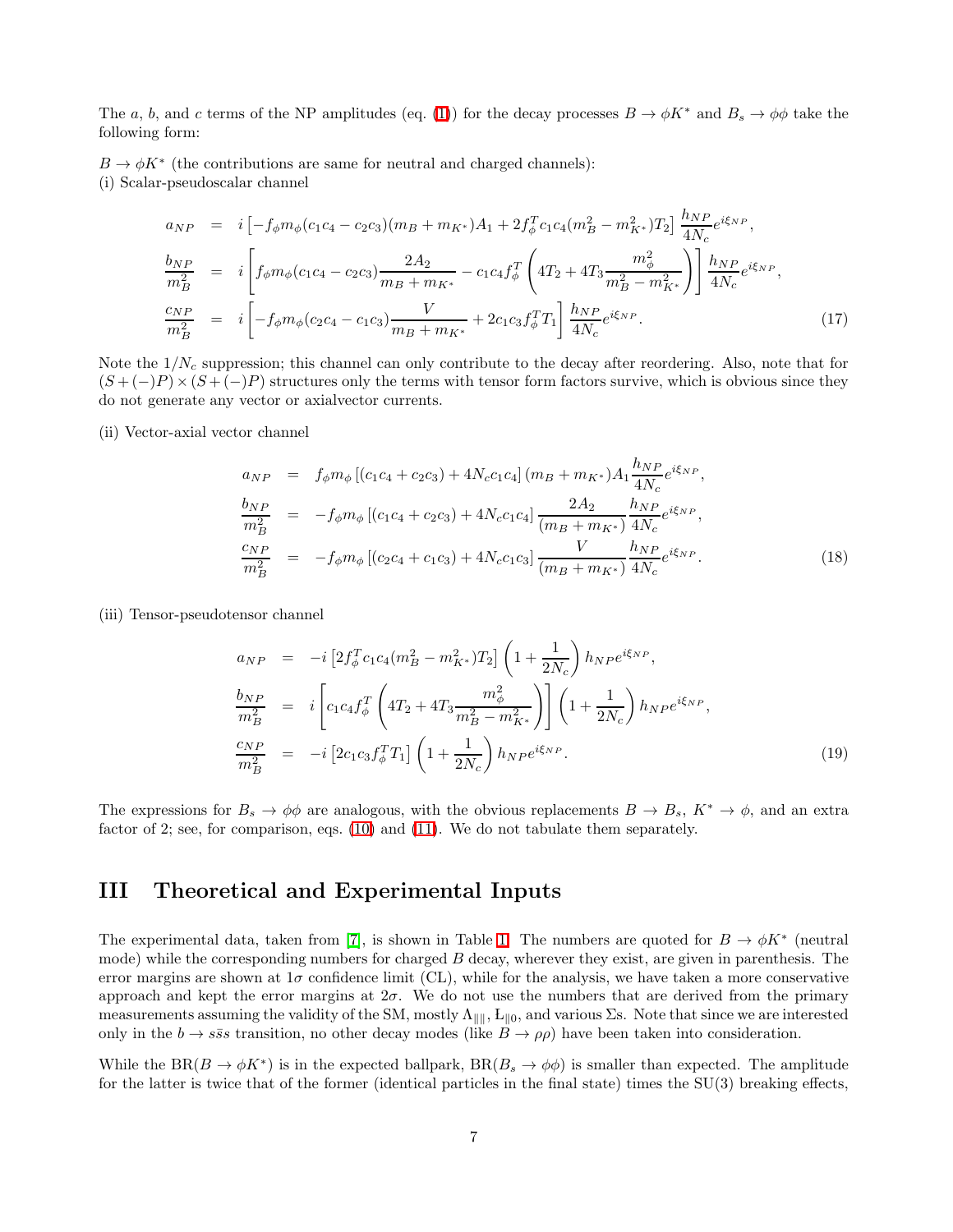which gives an enhancement of the BR of the latter by roughly a factor of 5.5-6. But the number of events for  $B_s \to \phi \phi$  is small; it is compatible with zero at 95% CL! For analysis, we take this particular data with a 3 $\sigma$ error bar on the higher side instead of the usual  $2\sigma$ , just to be cautious over the preliminary nature of the data.

| Observable            | Value                            | Observable                         | Value                             |
|-----------------------|----------------------------------|------------------------------------|-----------------------------------|
| $Br(B\to\phi K^*)$    | $(9.5 \pm 0.9) \times 10^{-6}$   | $Br(B_s \to \phi\phi)$             | $(14\frac{+8}{7}) \times 10^{-6}$ |
|                       | $((9.7 \pm 1.5) \times 10^{-6})$ |                                    |                                   |
| $\Lambda_{00}$        | $0.48 \pm 0.04$                  | $f_{\perp} = \Lambda_{\perp\perp}$ | $0.26 \pm 0.04$                   |
|                       | $(0.50 \pm 0.07)$                |                                    | $(0.19 \pm 0.08)$                 |
| $\varphi_{\parallel}$ | $2.36^{+0.18}_{-0.16}$           | $\phi_{\perp}$                     | $2.49 \pm 0.18$                   |
|                       | $(2.10 \pm 0.28)$                |                                    | $(2.31 \pm 0.31)$                 |
| $A_{CP}^0$            | $-0.01 \pm 0.08$                 | $A_{CP}^{\perp}$                   | $0.16 \pm 0.15$                   |
| $\Delta\phi_{\rm I}$  | $-0.03 \pm 0.18$                 | $\Delta\phi_\perp$                 | $-0.03 \pm 0.18$                  |

<span id="page-7-0"></span>Table 1: Data on  $B \to \phi K^*$  modes, from [\[7\]](#page-12-0). Our convention of defining CP asymmetries is opposite to that of HFAG, see text. We do not show, for obvious reasons, those observables which are not directly measured but estimated using the validity of the SM.

Apart from the BRs and CP asymmetries, we also use the following results from [\[7\]](#page-12-0):

- $\sin(2\beta)$  from charmonium modes:  $0.685 \pm 0.032$ ;
- $\sin(2\beta)$  from  $B \to K_S \phi$  transitions:  $0.47 \pm 0.19$  (the results do not show any qualitative change if we use the combined  $b \to s\bar{s}s$  result:  $0.50 \pm 0.06$ ; however, the averaging is a bit naive [\[7\]](#page-12-0) and should be used with caution);
- $43.8^{\circ} < \gamma < 73.5^{\circ}$  at 95% CL [\[18\]](#page-12-11); this is needed for a reevaluation of the constraints on the allowed parameter space (APS) of new physics as found in [\[2\]](#page-11-1).

The CKM elements  $V_{ts}$  and  $V_{tb}$  are taken from [\[19\]](#page-12-12), with only the unitarity constraint imposed.

The constituent quark masses, in GeV, are taken to be [\[15\]](#page-12-8)

$$
m_u = m_d = 0.2, \quad m_s = 0.5, \quad m_c = 1.5, \quad m_b = 4.88,\tag{20}
$$

though the final result is totally insensitive to the precise values. The constituent quark masses are independent of the renormalisation scale. The Wilson coefficients, evaluated at the regularisation scale  $\mu = m_b/2 \approx 2.5$ GeV, are also taken from [\[15\]](#page-12-8). The corresponding current quark masses, which appear in the Dirac equation for quarks while evaluating the hadronic matrix elements, are (in GeV)

$$
m_u = 0.0042, \ m_d = 0.0076, \ m_s = 0.122, \ m_c = 1.5, \ m_b = 4.88 \tag{21}
$$

at  $\mu = 2.5$  GeV (see table I of the first paper of [\[15\]](#page-12-8)). The light quark masses will obviously shift if we evaluate them at some other scale, say 1 GeV, and they also depend on how we evaluate them  $(e.g.,)$  lattice QCD or QCD sum rules). The decay constant of  $\phi$ , through vector and tensor currents, are defined as

$$
\langle 0|\bar{s}\gamma_{\mu}s|\phi(p,\lambda)\rangle = f_{\phi}m_{\phi}\epsilon_{\mu}^{(\lambda)},
$$
  

$$
\langle 0|\bar{s}\sigma_{\mu\nu}s|\phi(p,\lambda)\rangle = i f_{\phi}^{T} \left(\epsilon_{\mu}^{(\lambda)}p_{\nu} - \epsilon_{\nu}^{(\lambda)}p_{\mu}\right),
$$
 (22)

and their numerical values (in GeV) are [\[16\]](#page-12-9)

$$
f_{\phi} = 0.231 \pm 0.004, \quad f_{\phi}^{T} = 0.200 \pm 0.010. \tag{23}
$$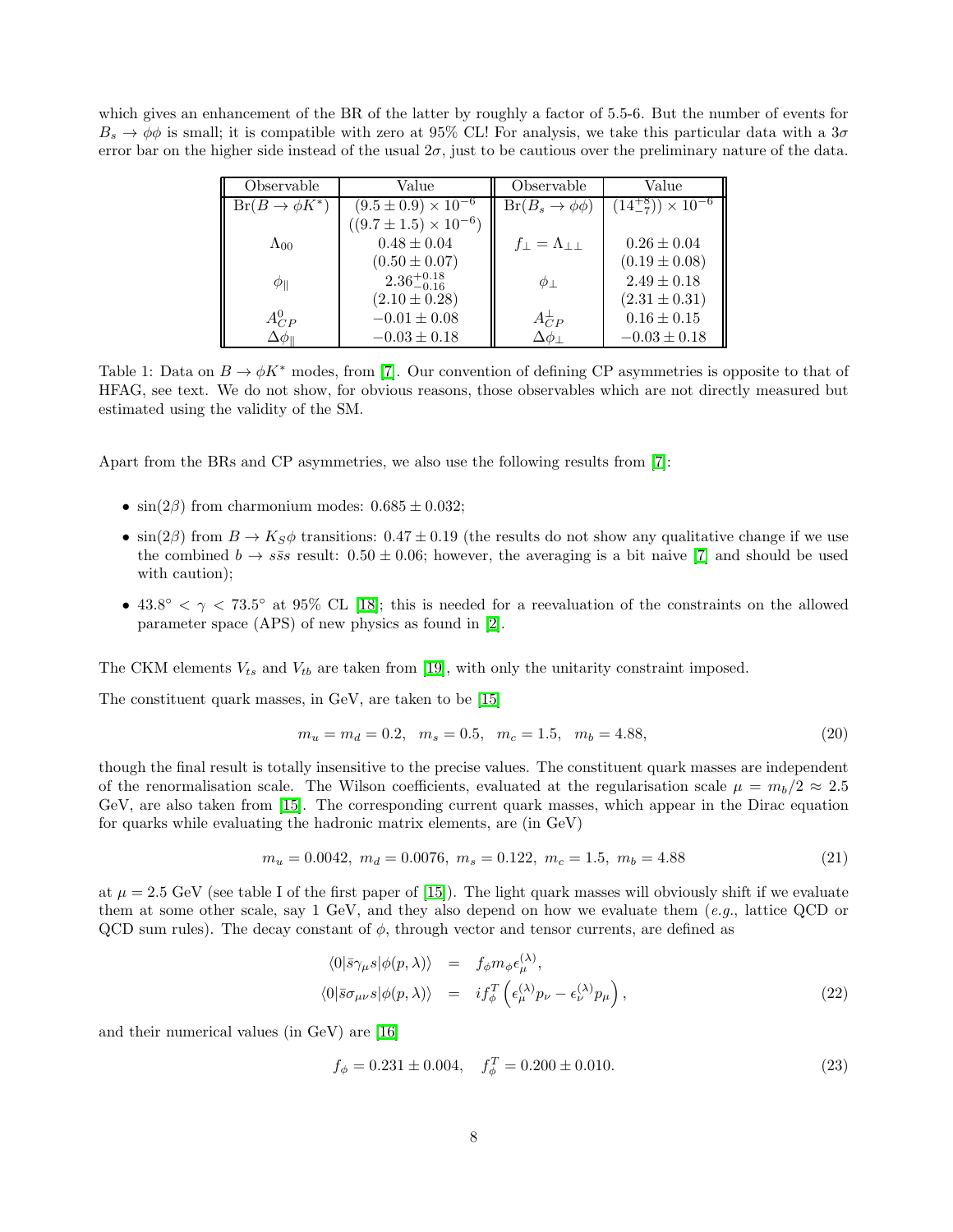The form factors, evaluated in the light-cone sum rule (LCSR) approach, are [\[16\]](#page-12-9)

$$
B \to K^* : \qquad A_1 = 0.292, A_2 = 0.259, V = 0.411, T_1 = T_2 = 0.333, T_3 = 0.202, B_s \to \phi: \qquad A_1 = 0.313, A_2 = 0.234, V = 0.434, T_1 = T_2 = 0.349, T_3 = 0.175.
$$
 (24)

These form factors include the full twist-2 and twist-3 and the leading order twist-4 contributions. These numbers are for  $q^2 = 0$ . For nonzero  $q^2$ , they change by about 10%. We take the  $q^2 = 0$  values for our numerical evaluation. They are evaluated for  $N_c = 3$ .

### IV Results

| Lorentz                  | $h_{NP}$           | $\xi_{NP}$    |
|--------------------------|--------------------|---------------|
| structure                | $(\times 10^{-8})$ | $(^\circ)$    |
| $(S - P) \times (S + P)$ | $0.0 - 3.0$        | $180 - 360$   |
|                          | $(0.5 - 3.0)$      | $(185 - 340)$ |
| $(S+P) \times (S+P)$     | $0.0 - 4.5$        | $0 - 180$     |
| $(S - P) \times (S - P)$ | $0.0 - 4.5$        | $180 - 360$   |
| $(S+P) \times (S-P)$     | $0.0 - 3.0$        | $0 - 180$     |
| $(V-A)\times (V+A)$      | $0.0 - 0.8$        | $180 - 360$   |
| $(V+A)\times (V+A)$      | $0.0 - 2.1$        | $0 - 180$     |
|                          | $(0.25-0.7)$       | $(30 - 140)$  |
| $(V-A) \times (V-A)$     | $0.0 - 0.6$        | $180 - 360$   |
| $(V+A)\times (V-A)$      | $0.0 - 2.2$        | $0 - 180$     |
|                          | $(0.5 - 0.8)$      | $(40 - 130)$  |

<span id="page-8-0"></span>Table 2: Allowed parameter space from the analysis of  $B \to P_1P_2$  and  $B \to PV$  modes, mediated by  $b \to s\bar{s}s$ transition (upgrade of [\[2\]](#page-11-1) in view of the Summer 2005 data [\[7\]](#page-12-0)). All error bars are taken to be at  $2\sigma$ . With  $1\sigma$ error bars, only three structures survive, as shown in parenthesis.

Before we embark on an analysis of  $B \to V_1V_2$  modes, let us revisit the results of [\[2\]](#page-11-1) in the light of Summer 2005 data. The main change is the prediction of  $\sin(2\beta)$  from  $B \to \phi K_S$ : this is now less than  $2\sigma$  away from the charmonium result. Thus, a nonzero NP amplitude based on this data alone is no longer necessary (and hence tensor currents are a possibility). Of course, the branching ratios of the  $\eta^{(')}K^{(*)}$  modes are still too large, but there is no way one can reconcile that with a pure NP amplitude; there must be some dynamics beyond the naive valence quark model [\[2\]](#page-11-1). (Lipkin [\[20\]](#page-12-13) has suggested that this is due to interferences between  $B \to K \eta_8$ and  $B \to K \eta_1$  amplitudes, constructive for  $\eta'$  and destructive for  $\eta$ . Recently, an analysis based on the Soft Collinear Effective Theory (SCET) claims this to be supported in that framework [\[21\]](#page-12-14). However, SCET is yet to provide numerical data on all the modes taken in our analysis.) The allowed regions for different Lorentz structures is shown in Table 2. Note that  $h_{NP}$  can be vanishingly small. However, the upper limits, which are controlled by the BRs, remain unaltered. There does not seem to be any pressing need to introduce new physics from this data alone, but we will soon find that the longitudinal polarisation anomaly forces us to consider the NP option seriously.

In Table [2](#page-8-0) we show the principal allowed parameter space (APS) for different Lorentz structures. For each structure, there is a subdominant parameter space with very small  $h_{NP}$ , but  $\xi_{NP}$  in the opposite half-plane  $(i.e., \xi_{NP} + \pi \text{ modulo } 2\pi)$ . For example, for the structure  $(S + P) \times (S + P)$  there is an APS with very small  $h_{NP} \sim 10^{-9}$  and  $\pi < \xi_{NP} < 2\pi$ . This was absent in [\[2\]](#page-11-1), but now that  $\sin(2\beta)$  from  $B \to \phi K_S$  at  $2\sigma$  may overshoot the charmonium value, there is a scope for opposite interference. This is a general trend for all structures. However, these regions do not survive the  $B \to V_1V_2$  analysis. Also note that with  $1\sigma$  error bars, three structures survive, in contrast to only one as found in [\[2\]](#page-11-1). Again, they disappear after the  $B \to V_1V_2$ analysis.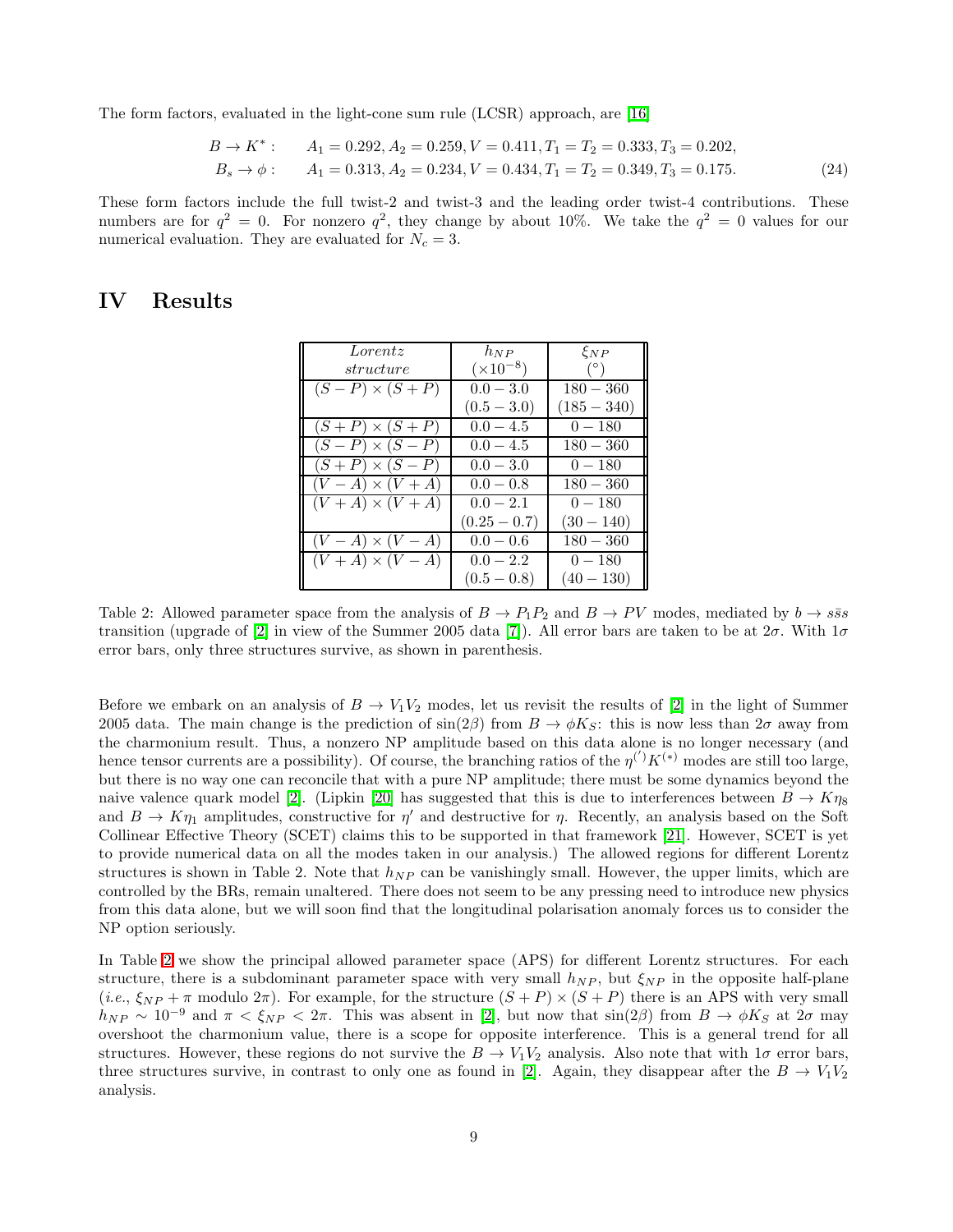| Set          | Lorentz                  | $h_{NP}$           | $\xi_{NP}$     | $\delta_{NP}$ |
|--------------|--------------------------|--------------------|----------------|---------------|
| No.          | structure                | $(\times 10^{-8})$ |                |               |
| $\mathbf{I}$ | $(S+P) \times (S+P)$     | $2.0 - 3.6$        | $0 - 30$       | $90 - 145$    |
|              |                          |                    | $45 - 65$      | $25 - 35$     |
|              |                          |                    | $150 - 180$    | $270 - 325$   |
| $_{\rm II}$  | $(S - P) \times (S - P)$ | $2.8 - 3.5$        | 271 - 278      | $216 - 223$   |
|              |                          |                    | $338 - 360$    | $307 - 320$   |
| Ш            | $(T+PT) \times (T+PT)$   | $0.14 - 0.36$      | $0 - 25$       | $140 - 170$   |
|              |                          |                    | — do —         | $270 - 320$   |
|              |                          |                    | $150 - 180$    | $90 - 140$    |
|              |                          |                    | $-\mathrm{do}$ | $320 - 350$   |
|              |                          |                    | $45 - 70$      | $205 - 215$   |
| IV           | $(T-PT) \times (T-PT)$   | $0.20 - 0.27$      | $0 - 15$       | $125 - 135$   |
|              |                          |                    | $90 - 100$     | $215 - 225$   |
|              |                          |                    | $158 - 180$    | $305 - 320$   |

<span id="page-9-0"></span>Table 3: Allowed parameter space for different Lorentz structures of new physics.

With the expressions for BRs and CP asymmetries at hand, we perform a scan on the new physics (NP) parameters  $h_{NP}$  and  $\xi_{NP}$ . The starting ranges for each Lorentz structure are shown in Table [2.](#page-8-0) We perform a full scan over the tensor structures. This time, however, we must introduce a nonzero strong phase difference between the SM and the NP amplitudes (for simplicity, we assume this difference to be the same for all angular momentum channels). The reason is that both  $\phi_{\parallel}$  and  $\phi_{\perp}$  differ from the SM expectation of  $\pi$ , even taking the uncertainties  $\Delta\phi$  into account. It is easy to see that if the strong phase difference  $\delta_{NP}$  is zero (modulo  $\pi$ ), both  $\phi_{\parallel}$  and  $\phi_{\perp}$  retain their SM expectation values. If the strong phase is generated from rescattering, it should not be related in any way from the strong phases in  $B \to P_1P_2$  or  $B \to PV$  channels; but from SU(3) flavour symmetry, we expect the same  $\delta_{NP}$  (at least to the leading order) for both  $B \to \phi K^*$  and  $B_s \to \phi \phi$ . In our analysis, we take them to be the same. This effectively reduces our parameter set to  $h_{NP}$ ,  $\xi_{NP}$  and  $\delta_{NP}$ .

Using the inputs discussed earlier, we find the APS for these three parameters for different Lorentz structures. The result is shown in Table [3.](#page-9-0) Note that only two scalar-pseudoscalar and two tensor-pseudotensor channels survive. This is due to the fact that only these channels, under Fierz reordering, generate a tensor current, which helps to bring down the longitudinal polarisation fraction  $\Lambda_{00}$ . This is in agreement with [\[5\]](#page-11-4). These results are obtained with  $2\sigma$  error bars; nothing survives at  $1\sigma$  CL.

In Tables [4](#page-10-0) and [5,](#page-10-1) we show our main results: our expectations for the four allowed sets. The results are quite similar for  $B \to \phi K^*$  and  $B_s \to \phi \phi$ , which is nothing but the manifestation of a rough SU(3) symmetry. In particular, we expect a similar suppression of  $\Lambda_{00}$  for  $B_s \to \phi \phi$  too.

At this point, one may like to look at the SM predictions for these observables. In the conventional factorisation scheme, they are:

(i)  $B \to \phi K^*$ :

$$
\Lambda_{00} = 0.893, \ \Lambda_{\perp\perp} = 0.051, \ \Lambda_{\parallel\parallel} = 0.056, \ \Lambda_{\parallel 0} = 0.446, \n\rho_{00} = -0.035, \ \rho_{\perp\perp} = -0.612, \ \rho_{\parallel\parallel} = -0.038, \n\rho_{\perp 0} = 0.312, \ \rho_{\parallel 0} = 0.306, \ \rho_{\perp\parallel} = 0.078.
$$
\n(25)

(ii)  $B_s \to \phi \phi$ :

$$
\Lambda_{00} = 0.948, \ \Lambda_{\perp\perp} = 0.009, \ \Lambda_{\parallel\parallel} = 0.044, \ \Lambda_{\parallel 0} = 0.406, \n\rho_{\perp 0} = 0.184, \ \rho_{\perp\parallel} = 0.039.
$$
\n(26)

All the other variables are zero. Again, this is in the conventional factorisation model; nonfactorisable and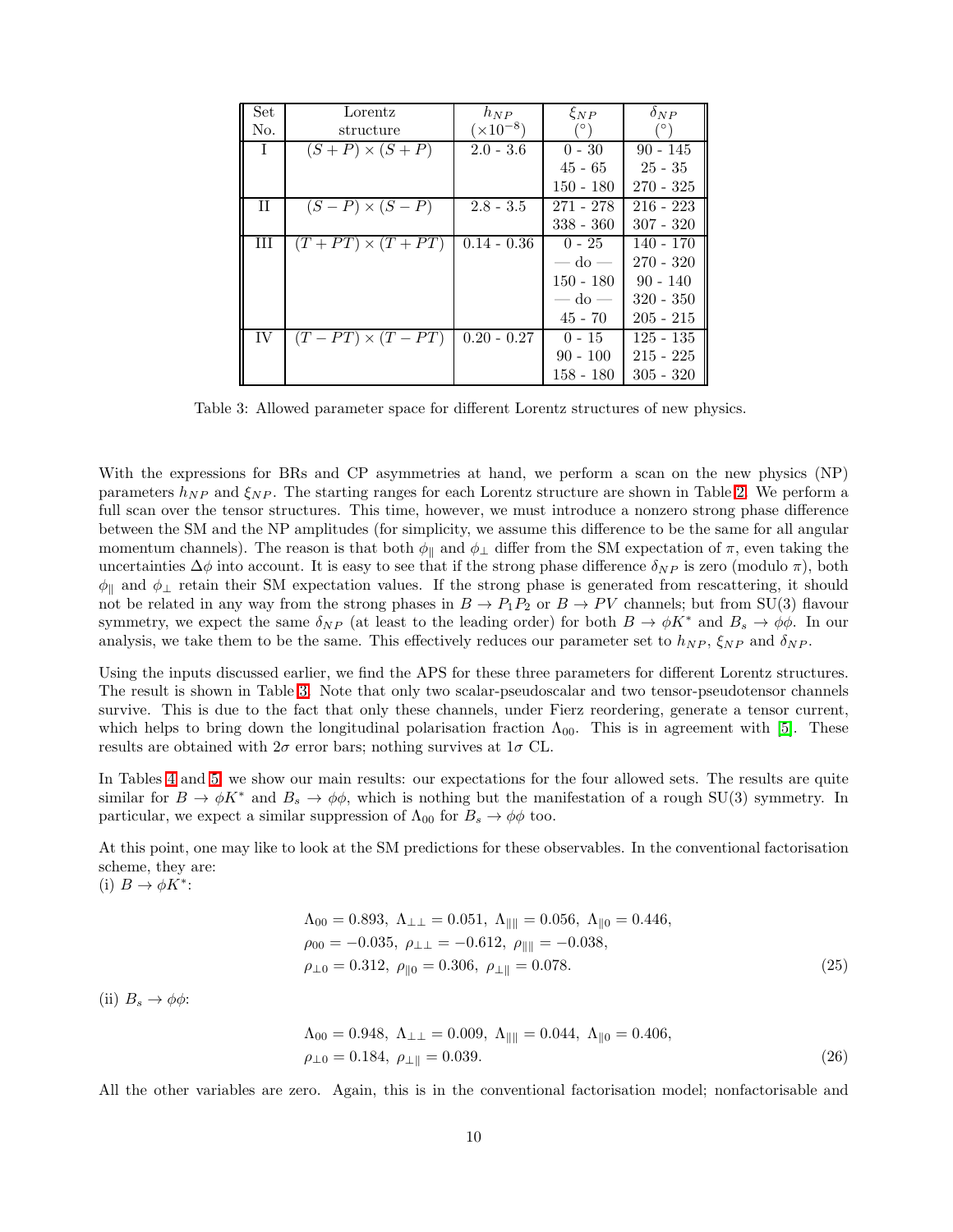| Observable                     | Set I                     | Set II                     | Set III                   | Set IV                    |
|--------------------------------|---------------------------|----------------------------|---------------------------|---------------------------|
| $\Lambda_{00}$                 | $0.40 \rightarrow 0.56$   | $0.40 \to 0.56$            | $0.40 \rightarrow 0.56$   | $0.41 \rightarrow 0.56$   |
| $\Lambda_{\perp\perp}$         | $0.21 \rightarrow 0.29$   | $0.18 \rightarrow 0.26$    | $0.21 \rightarrow 0.29$   | $0.18 \rightarrow 0.27$   |
| $\Lambda_{\parallel\parallel}$ | $0.23 \rightarrow 0.32$   | $0.21 \rightarrow 0.40$    | $0.23 \rightarrow 0.32$   | $0.23 \rightarrow 0.41$   |
| $\Lambda_{\perp 0}$            | $-0.15 \rightarrow 0.25$  | $-0.06 \rightarrow 0.16$   | $-0.25 \rightarrow 0.25$  | $-0.06 \rightarrow 0.18$  |
| $\Lambda_{\parallel 0}$        | $0.25 \rightarrow 0.71$   | $0.46 \rightarrow 0.70$    | $0.25 \to 0.70$           | $0.46 \to 0.75$           |
| $\Lambda_{\perp\parallel}$     | 0.0                       | $-0.30 \rightarrow 0.10$   | 0.0                       | $-0.29 \rightarrow 0.18$  |
| $\Sigma_{00}$                  | $-0.07 \rightarrow 0.03$  | $-0.04 \rightarrow -0.005$ | $-0.07 \rightarrow 0.03$  | $-0.04 \rightarrow 0.12$  |
| $\Sigma_{\perp\perp}$          | $-0.01 \rightarrow 0.03$  | $0.01 \rightarrow 0.14$    | $-0.01 \rightarrow 0.03$  | $-0.03 \rightarrow 0.13$  |
| $\Sigma_{\parallel\parallel}$  | $-0.01 \rightarrow 0.04$  | $-0.09 \rightarrow -0.006$ | $-0.01 \rightarrow 0.04$  | $-0.09 \rightarrow 0.18$  |
| $\Sigma_{\perp 0}$             | $0.22 \rightarrow 0.64$   | $0.44 \rightarrow 0.60$    | $0.24 \rightarrow 0.62$   | $0.37 \rightarrow 0.60$   |
| $\Sigma_{\parallel 0}$         | $-0.21 \rightarrow 0.22$  | $-0.37 \rightarrow -0.05$  | $-0.20 \rightarrow 0.22$  | $-0.38 \rightarrow 0.12$  |
| $\Sigma_{\perp \parallel}$     | 0.0                       | $0.005 \to 0.25$           | 0.0                       | $0.005 \to 0.23$          |
| $\rho_{00}$                    | $-0.25 \rightarrow 0.05$  | $-0.25 \rightarrow 0.05$   | $-0.3 \rightarrow 0.05$   | $-0.26 \rightarrow 0.04$  |
| $\rho_{\perp\perp}$            | $-0.41 \rightarrow -0.18$ | $-0.50 \rightarrow -0.25$  | $-0.40 \rightarrow -0.18$ | $-0.50 \rightarrow -0.25$ |
| $\rho_{\parallel\parallel}$    | $-0.27 \to 0.05$          | $-0.21 \rightarrow -0.04$  | $-0.35 \to 0.07$          | $-0.35 \to 0.0$           |
| $\rho_{\perp 0}$               | $0.42 \rightarrow 0.70$   | $0.47 \rightarrow 0.67$    | $0.40 \rightarrow 0.70$   | $0.46 \rightarrow 0.67$   |
| $\rho_{\parallel 0}$           | $-0.10 \rightarrow 0.42$  | $0.16 \rightarrow 0.27$    | $-0.10 \rightarrow 0.50$  | $0.14 \rightarrow 0.42$   |
| $\rho_{\perp\parallel}$        | $0.18 \rightarrow 0.70$   | $0.34 \rightarrow 0.60$    | $0.20 \rightarrow 0.65$   | $0.34 \rightarrow 0.58$   |

<span id="page-10-0"></span>Table 4: Observables for  $B \to \phi K^*$ .

| Observables                    | Set I                      | Set II                     | Set III                    | Set IV                    |
|--------------------------------|----------------------------|----------------------------|----------------------------|---------------------------|
| $\Lambda_{00}$                 | $0.39 \rightarrow 0.66$    | $0.40 \rightarrow 0.60$    | $0.20 \rightarrow 0.65$    | $0.38 \to 0.58$           |
| $\Lambda_{\perp\perp}$         | $0.14 \rightarrow 0.32$    | $0.19 \rightarrow 0.29$    | $0.15 \rightarrow 0.42$    | $0.18 \rightarrow 0.31$   |
| $\Lambda_{\parallel\parallel}$ | $0.20 \rightarrow 0.33$    | $0.21 \rightarrow 0.36$    | $0.20 \rightarrow 0.38$    | $0.22 \rightarrow 0.36$   |
| $\Lambda_{\perp 0}$            | $-0.70 \rightarrow 0.60$   | $-0.06 \rightarrow 0.16$   | $-0.70 \rightarrow 0.60$   | $-0.09 \rightarrow 0.18$  |
| $\Lambda_{\parallel 0}$        | $0.10 \rightarrow 0.72$    | $0.52 \rightarrow 0.70$    | $0.10 \rightarrow 0.73$    | $0.49 \rightarrow 0.74$   |
| $\Lambda_{\perp\parallel}$     | $-0.08 \rightarrow 0.07$   | $-0.20 \rightarrow 0.04$   | $-0.08 \rightarrow 0.07$   | $-0.20 \rightarrow 0.06$  |
| $\Sigma_{00}$                  | $-0.026 \rightarrow 0.015$ | $-0.04 \rightarrow -0.002$ | $-0.030 \rightarrow 0.013$ | $-0.04 \rightarrow 0.008$ |
| $\Sigma_{\perp\perp}$          | $-0.025 \rightarrow 0.01$  | $0.01 \rightarrow 0.09$    | $-0.024 \rightarrow 0.01$  | $-0.018 \rightarrow 0.09$ |
| $\Sigma_{\parallel\parallel}$  | $-0.015 \rightarrow 0.04$  | $-0.06 \rightarrow -0.03$  | $-0.013 \rightarrow 0.04$  | $-0.06 \rightarrow 0.01$  |
| $\Sigma_{\perp 0}$             | $-0.24 \rightarrow 0.70$   | $0.44 \rightarrow 0.66$    | $-0.22 \rightarrow 0.70$   | $0.36 \rightarrow 0.65$   |
| $\Sigma_{\parallel 0}$         | $-0.25 \rightarrow 0.25$   | $-0.37 \rightarrow -0.04$  | $-0.30 \rightarrow 0.25$   | $-0.38 \rightarrow 0.12$  |
| $\Sigma_{\perp\parallel}$      | $-0.06 \rightarrow 0.08$   | $0.004 \rightarrow 0.16$   | $-0.07 \rightarrow 0.08$   | $0.004 \rightarrow 0.15$  |
| $\rho_{00}$                    | $-0.26 \rightarrow 0.25$   | $-0.13 \rightarrow 0.15$   | $-0.26 \rightarrow 0.22$   | $-0.15 \rightarrow 0.18$  |
| $\rho_{\perp\perp}$            | $-0.05 \rightarrow 0.11$   | $-0.15 \rightarrow 0.06$   | $-0.04 \rightarrow 0.11$   | $-0.15 \rightarrow 0.05$  |
| $\rho_{\parallel\parallel}$    | $-0.22 \rightarrow 0.30$   | $0.06 \rightarrow 0.22$    | $-0.20 \rightarrow 0.24$   | $-0.14 \rightarrow 0.25$  |
| $\rho_{\perp 0}$               | $0.28 \rightarrow 0.62$    | $0.40 \rightarrow 0.75$    | $0.26 \rightarrow 0.74$    | $0.37 \rightarrow 0.77$   |
| $\rho_{\parallel 0}$           | $-0.46 \rightarrow 0.25$   | $-0.40 \rightarrow -0.22$  | $-0.47 \rightarrow 0.30$   | $-0.42 \rightarrow -0.14$ |
| $\rho_{\perp \parallel}$       | $-0.30 \rightarrow 0.50$   | $0.30 \to 0.55$            | $-0.30 \to 0.80$           | $0.28 \rightarrow 0.60$   |
| $A_{CP}^{\perp}$               | $-0.15 \rightarrow 0.10$   | $-0.22 \rightarrow -0.02$  | $-0.20 \rightarrow 0.10$   | $-0.23 \rightarrow -0.02$ |
| $A_{CP}^0$                     | $-0.2 \rightarrow 0.1$     | $0.03 \rightarrow 0.25$    | $-0.20 \rightarrow 0.10$   | $0.03 \rightarrow 0.25$   |
| $\phi_{\perp}$                 | $-1.2 \rightarrow 0.8$     | $-0.95 \rightarrow -0.82$  | $-1.2 \rightarrow 0.8$     | $-0.98 \rightarrow -0.65$ |
| $\phi_{\parallel}$             | $-1.1 \rightarrow 0.6$     | $-0.97 \rightarrow -0.55$  | $-1.2 \rightarrow 0.6$     | $-0.96 \rightarrow -0.46$ |
| $\delta\phi_{\perp}$           | $-1.5 \rightarrow 1.5$     | $-0.15 \rightarrow 0.35$   | $-1.3 \rightarrow 1.3$     | $-0.25 \rightarrow 0.40$  |
| $\delta\phi_{\parallel}$       | $-1.2 \rightarrow 0.5$     | $0.08 \rightarrow 0.36$    | $-1.2 \rightarrow 0.4$     | $-0.18 \rightarrow 0.3$   |

<span id="page-10-1"></span>Table 5: Observables for  $B_s \to \phi \phi.$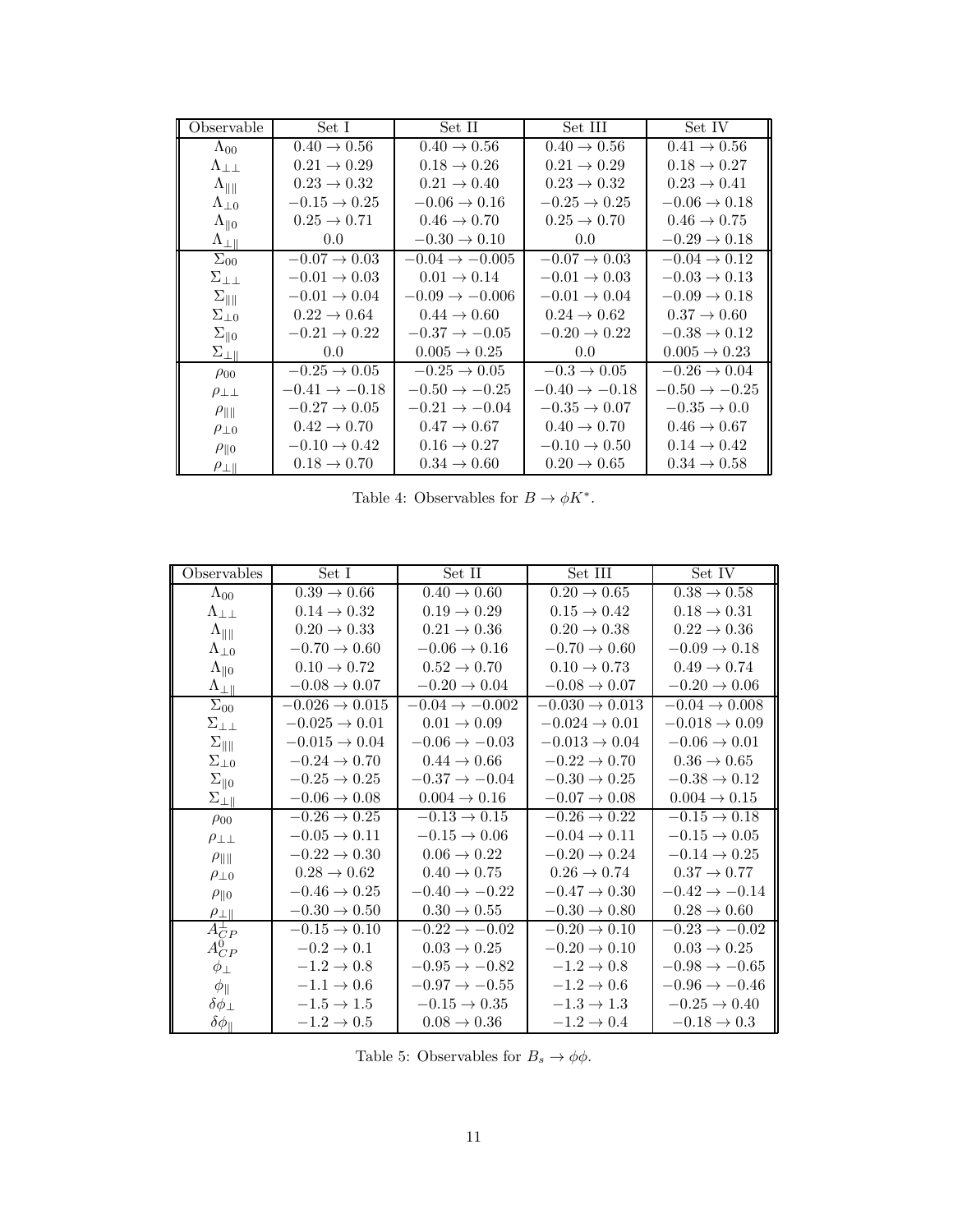annihilation contributions may reduce  $\Lambda_{00}$  of  $B \to \phi K^*$  to about 0.75 [\[11\]](#page-12-4). More variables are zero for the latter case since we have two identical vector mesons and the  $B_s - \overline{B_s}$  mixing phase is close to zero in the SM.

From tables [4](#page-10-0) and [5,](#page-10-1) it appears that possible four structures can be divided into two sets: one with  $(S+P) \times (S+P)$ P) and  $(T+PT) \times (T+PT)$ , and the other with  $(S-P) \times (S-P)$  and  $(T-PT) \times (T-PT)$ . Precise measurement of all the observables should be able to discriminate between the two sets, but considering the respective numbers, this is a more than formidable job. (An almost impossible task is to discriminate between the pair of a given set. One way out is to look for anomalies in semileptonic decays and analyse the angular distribution of the emitted leptons.) On the other and, nonzero values of most of these observables will point to new physics. Note that the values of  $\phi_{\parallel}$  and  $\phi_{\perp}$  are modulo  $2\pi$ , and the ambiguity of  $\{\phi_{\parallel}, \phi_{\perp}, \Delta\phi_{\parallel}, \Delta\phi_{\perp}\} \leftrightarrow \{-\phi_{\parallel}, \pi - \phi_{\perp}, -\Delta\phi_{\parallel}, -\Delta\phi_{\perp}\}$ is still there.

This analysis makes some of the more favourite models of new physics less so. A prime example is R-parity violating supersymmetry, which generates only  $(S + (-)P) \times (S - (+)P)$  type interactions, but not those that survive our analysis. The NP particles may be directly detected at the LHC if the corresponding dimensionless couplings of the full theory are perturbative. For example, if it is  $\sim 0.1$ , then we expect new particles to be about 200-400 GeV, perfectly in the range of LHC. This is true even for tensor currents if the tensor structure appears from an underlying radiative effect with loop suppressions coming into play.

We would still like to mention again that the analysis should not be taken as as irrefutable proof for and against certain types of new physics models. We have tried to constrain the parameter space for generic NP models, but unfortunately the SM uncertainty is still inordinately large. We have taken a middle-of-the-way approach and tried to take into account the variations in predictions of different models (for amplitude calculation) by incorporating some uncertainties in the SM prediction by hand. The uncertainties are so chosen as to cover the BR predictions of different models. Hopefully, the estimates on NP parameter space err on the conservative side. What one needs to make the arguments watertight is to have more control on the theoretical uncertainties. It is imperative that we have, as soon as possible, a particular theoretical model whose results can be relied upon upto a certain order. This model should have a sound theoretical justification and *should not concentrate* on reproducing the experimental results alone (in particular those that may contain hints of new physics). With this, and more data, can one hope to refine this analysis.

# V Acknowledgements

We thank K.-C. Yang for pointing out a mistake in the earlier version and for several useful discussions. A.K. thanks the Department of Science and Technology, Govt. of India, for the project SR/S2/HEP-15/2003.

# <span id="page-11-0"></span>References

- <span id="page-11-1"></span>[1] See, e.g., G. Buchalla et al., J. High Energy Physics 09 (2005) 074.
- <span id="page-11-2"></span>[2] A. Kundu, S. Nandi, and J.P. Saha, Phys. Lett. B622 (2005) 102.
- <span id="page-11-3"></span>[3] See, e.g., C.-S. Huang et al., [hep-ph/0511129,](http://arxiv.org/abs/hep-ph/0511129) for discussion of  $B \to \phi K^*$  puzzle in MSSM, and also references therein.
- [4] W.S. Hou and M. Nagashima, [hep-ph/0408007;](http://arxiv.org/abs/hep-ph/0408007) H.n. Li, Phys. Lett. B622 (2005) 63; C.H. Chen and C.Q. Geng, Phys. Rev. D 71 (2005) 115004.
- <span id="page-11-5"></span><span id="page-11-4"></span>[5] P.K. Das and K.C. Yang, Phys. Rev. D 71 (2005) 094002.
- [6] B. Aubert et al. (BaBar Collaboration), [hep-ex/0303020;](http://arxiv.org/abs/hep-ex/0303020) B. Aubert et al. (BaBar Collaboration), Phys. Rev. Lett. 91 (2003) 171802; K.F. Chen et al. (Belle Collaboration), Phys. Rev. Lett. 91 (2003) 201801; B.